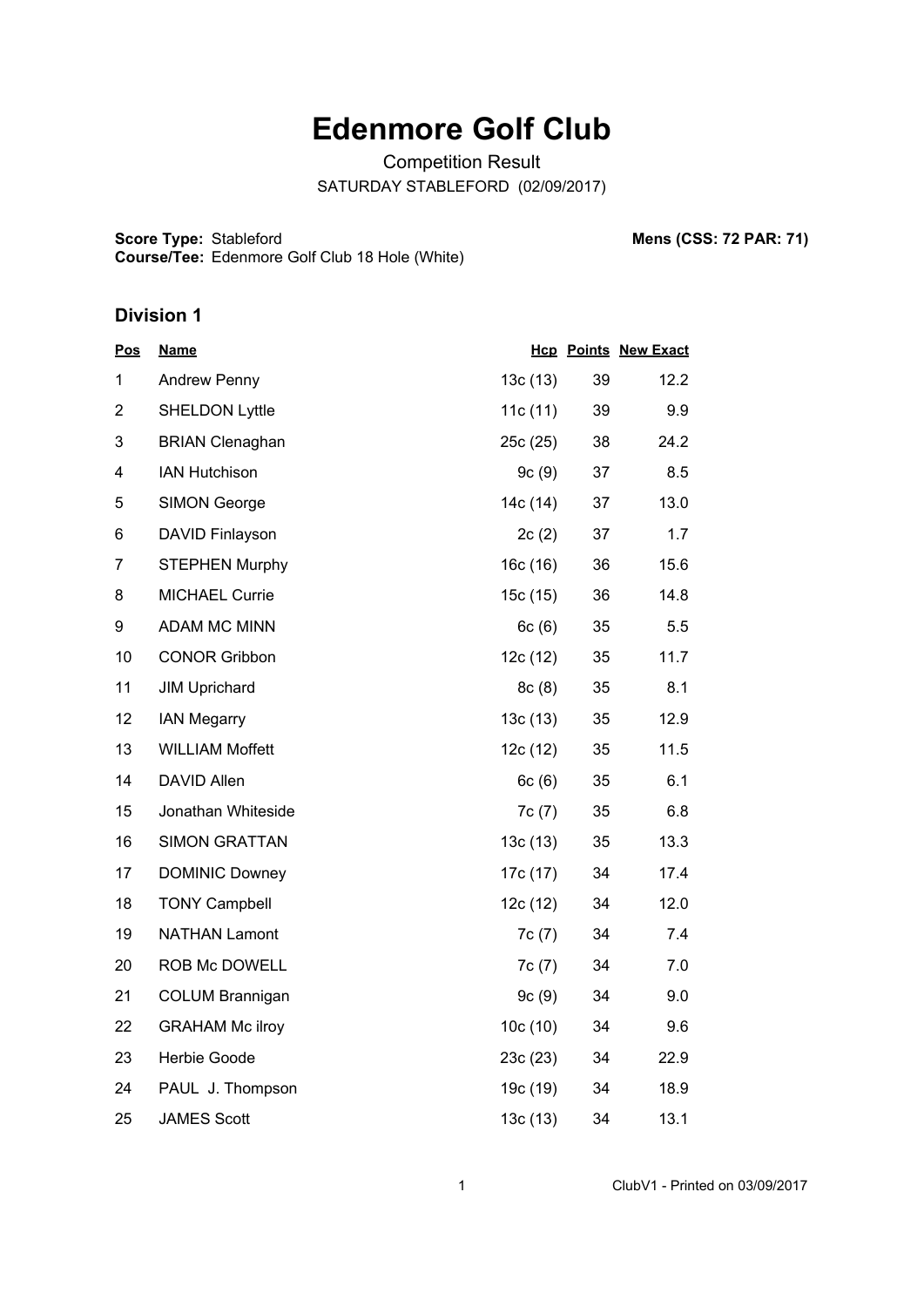| <u>Pos</u> | <b>Name</b>             |          |    | <b>Hcp Points New Exact</b> |
|------------|-------------------------|----------|----|-----------------------------|
| 26         | <b>NEIL Mc dougall</b>  | 13c(13)  | 34 | 13.0                        |
| 27         | <b>JOHN Boyles</b>      | 7c(7)    | 33 | 7.4                         |
| 28         | <b>MARK Mc turk</b>     | 20c(20)  | 33 | 20.3                        |
| 29         | <b>STEPHEN Hylands</b>  | 8c(8)    | 33 | 7.8                         |
| 30         | <b>GLENN Robb</b>       | 14c (14) | 33 | 13.5                        |
| 31         | SEAN Mc cabe            | 12c (12) | 33 | 11.8                        |
| 32         | <b>WILLIAM WHITE</b>    | 15c(15)  | 33 | 15.4                        |
| 33         | <b>PATRICK Agnew</b>    | 5c(5)    | 33 | 5.5                         |
| 34         | PAUL HERRON             | 16c(16)  | 33 | 15.9                        |
| 35         | <b>STEPHEN Robb</b>     | 16c(16)  | 33 | 16.2                        |
| 36         | DAVID Bingham           | 9c(9)    | 33 | 8.5                         |
| 37         | <b>NIALL Moore</b>      | 10c(10)  | 33 | 9.8                         |
| 38         | <b>KENNY Hylands</b>    | 18c (18) | 32 | 18.2                        |
| 39         | <b>ROGER Erwin</b>      | 3c(3)    | 32 | 3.2                         |
| 40         | <b>ALAN Patterson</b>   | 13c(13)  | 32 | 12.5                        |
| 41         | <b>JACKIE Gilliland</b> | 17c (17) | 32 | 16.6                        |
| 42         | Sean Mc Morrow          | 14c (14) | 32 | 13.6                        |
| 43         | PAUL Mc kay             | 15c (15) | 32 | 14.9                        |
| 44         | <b>JOSH Logan</b>       | 3c(3)    | 32 | 3.4                         |
| 45         | Leslie Woods            | 12c (12) | 32 | 11.8                        |
| 46         | <b>WILLIAM Lonsdale</b> | 18c (18) | 32 | 17.8                        |
| 47         | <b>PAUL Fleming</b>     | 15c (15) | 32 | 15.0                        |
| 48         | <b>BRENDAN JAMISON</b>  | 14c (14) | 31 | 13.7                        |
| 49         | <b>CLIVE Knox</b>       | 10c(10)  | 31 | 9.9                         |
| 50         | <b>JOHN Halliday</b>    | 18c (18) | 31 | 17.9                        |
| 51         | STEPHEN Mc fall         | 9c(9)    | 31 | 8.6                         |
| 52         | <b>HUGH Mc kay</b>      | 12c(12)  | 31 | 12.0                        |
| 53         | <b>STEPHEN Baine</b>    | 13c(13)  | 31 | 12.6                        |
| 54         | DAVID Belshaw           | 15c (15) | 30 | 15.1                        |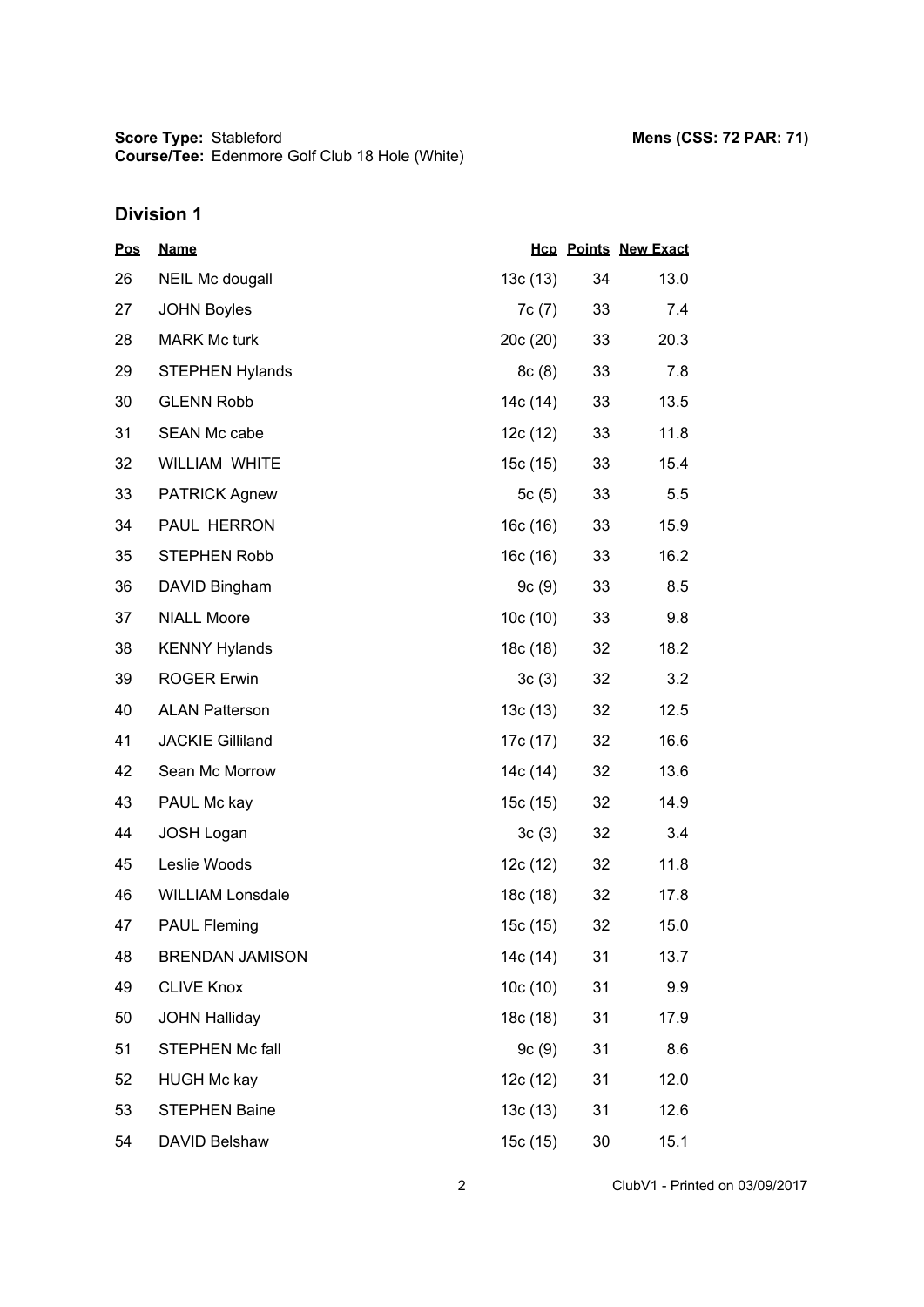| <u>Pos</u> | <b>Name</b>              |            |    | <b>Hcp Points New Exact</b> |
|------------|--------------------------|------------|----|-----------------------------|
| 55         | <b>TREVOR Mc neill</b>   | 27c (27)   | 30 | 27.2                        |
| 56         | <b>PAUL Murray</b>       | 8c(8)      | 30 | 8.0                         |
| 57         | <b>MARK Chapman</b>      | 25c (25)   | 30 | 24.9                        |
| 58         | <b>GLENN Herdman</b>     | 15c(15)    | 30 | 15.5                        |
| 59         | <b>EDWARD Moulds</b>     | 14c (14)   | 30 | 14.3                        |
| 60         | <b>RICHARD Swain</b>     | 11c $(11)$ | 30 | 11.4                        |
| 61         | <b>Christopher Loney</b> | 20c (20)   | 30 | 19.7                        |
| 62         | <b>KEITH CLAYTON</b>     | 23c(23)    | 29 | 22.6                        |
| 63         | <b>HAROLD Spence</b>     | 17c (17)   | 29 | 16.7                        |
| 64         | <b>RYAN Agnew</b>        | 14c (14)   | 29 | 13.6                        |
| 65         | <b>GARY Watson</b>       | 8c(8)      | 29 | 8.3                         |
| 66         | <b>BILL Henderson</b>    | 11c(11)    | 29 | 10.7                        |
| 67         | <b>Adam Beattie</b>      | 9c(9)      | 29 | 9.2                         |
| 68         | MICHAEL Watson           | 5c(5)      | 29 | 5.0                         |
| 69         | DESMOND Mc carthy        | 28c (28)   | 29 | 27.6                        |
| 70         | <b>JOSEPH Brush</b>      | 12c(12)    | 29 | 11.9                        |
| 71         | <b>ALISTAIR Simpson</b>  | 15c(15)    | 29 | 14.5                        |
| 72         | <b>PAUL Bradley</b>      | 9c(9)      | 29 | 9.0                         |
| 73         | <b>STEPHEN Andrews</b>   | 8c(8)      | 29 | 7.7                         |
| 74         | <b>KEITH GREGSON</b>     | 8c(8)      | 29 | 7.9                         |
| 75         | <b>MARTIN Mc clinton</b> | 19c (19)   | 28 | 19.0                        |
| 76         | Simon Scott              | 24c (24)   | 28 | 24.2                        |
| 77         | SAM Mc connell           | 16c(16)    | 28 | 16.3                        |
| 78         | James Allen              | 26c (26)   | 28 | 25.8                        |
| 79         | PETER Nelson             | 20c (20)   | 28 | 20.2                        |
| 80         | <b>STUART Cameron</b>    | 14c (14)   | 28 | 14.1                        |
| 81         | <b>GERWYN Young</b>      | 11c(11)    | 28 | 10.9                        |
| 82         | PAT Cushnahan            | 21c (21)   | 28 | 20.7                        |
| 83         | Michael Chapman          | 15c (15)   | 28 | 15.4                        |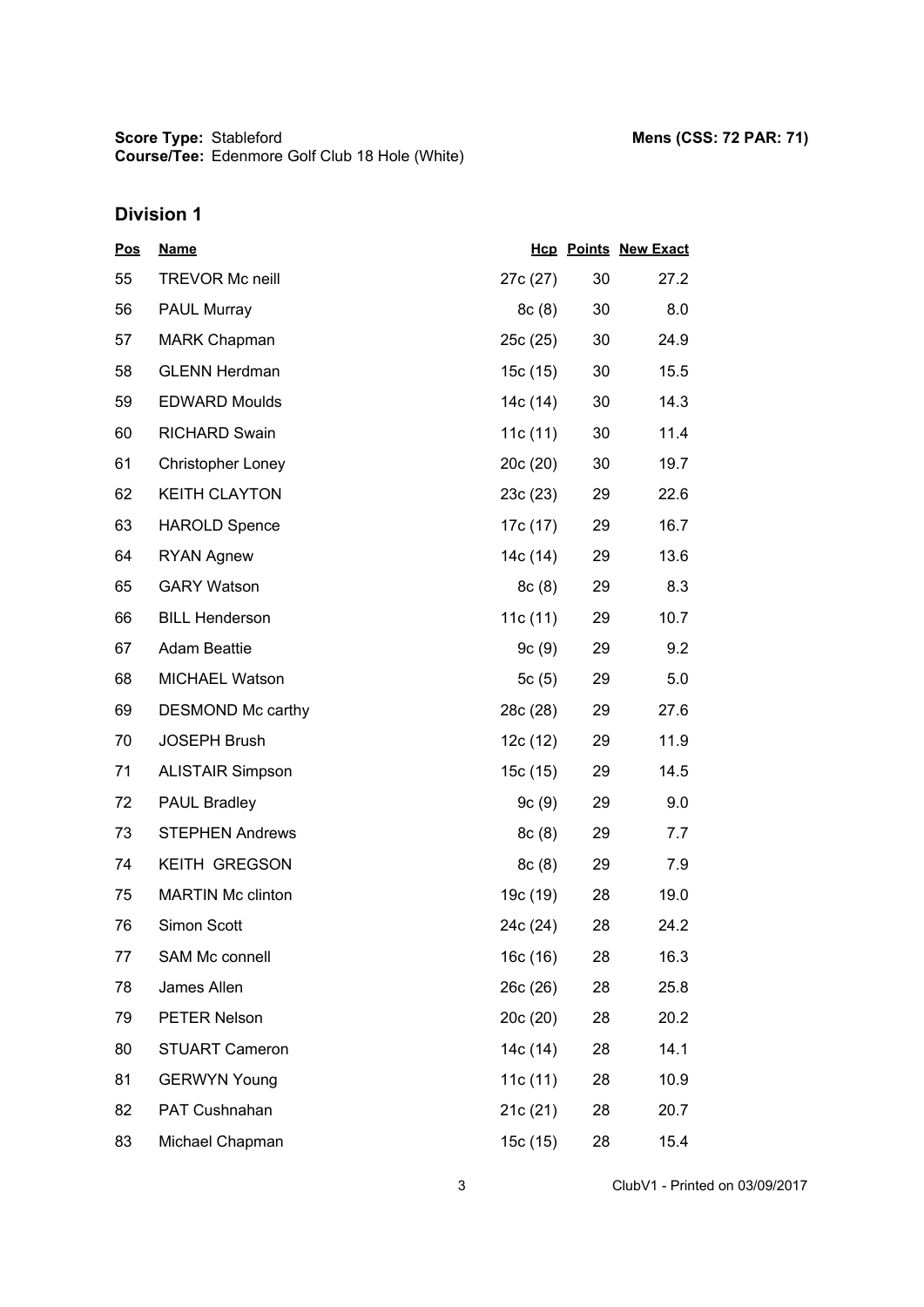| <u>Pos</u> | <b>Name</b>             |          |    | <b>Hcp Points New Exact</b> |
|------------|-------------------------|----------|----|-----------------------------|
| 84         | <b>JOHN Stanage</b>     | 25c(25)  | 28 | 25.1                        |
| 85         | <b>CLYDE Anderson</b>   | 13c(13)  | 28 | 12.6                        |
| 86         | <b>ROBERT Watson</b>    | 20c(20)  | 27 | 19.7                        |
| 87         | James Truesdale         | 21c(21)  | 27 | 21.2                        |
| 88         | <b>JOHN Brown</b>       | 15c (15) | 27 | 14.7                        |
| 89         | <b>BARRY Mc carthy</b>  | 15c (15) | 27 | 14.5                        |
| 90         | <b>ROGER Wilkinson</b>  | 18c (18) | 27 | 18.2                        |
| 91         | DAVID Mc ewen           | 18c (18) | 27 | 17.6                        |
| 92         | <b>Richard Woods</b>    | 28c (28) | 27 | 28.0                        |
| 93         | DAVID Waterworth        | 17c (17) | 27 | 16.9                        |
| 94         | <b>SEAN Mc elhatten</b> | 22c (22) | 27 | 22.5                        |
| 95         | <b>SEAN MC KEGNEY</b>   | 26c(26)  | 26 | 25.7                        |
| 96         | <b>JOHN Hart</b>        | 21c(21)  | 26 | 21.2                        |
| 97         | <b>ALAN Irwin</b>       | 24c (24) | 26 | 24.3                        |
| 98         | <b>BRIAN Robinson</b>   | 13c(13)  | 26 | 12.7                        |
| 99         | <b>JOHN Graham</b>      | 20c(20)  | 26 | 20.1                        |
| 100        | <b>WILL Bryans</b>      | 15c (15) | 26 | 15.5                        |
| 101        | <b>MICHAEL Crow</b>     | 19c (19) | 26 | 19.3                        |
| 102        | Mark Fraser             | 19c (19) | 26 | 18.7                        |
| 103        | <b>BILL Wilkinson</b>   | 18c (18) | 25 | 18.4                        |
| 104        | PETER WHITESIDE         | 15c (15) | 25 | 15.3                        |
| 105        | Jonathan Mc gahey       | 17c (17) | 25 | 16.8                        |
| 106        | <b>PAUL Molloy</b>      | 20c (20) | 25 | 19.7                        |
| 107        | <b>STEWART Rodgers</b>  | 14c (14) | 25 | 13.7                        |
| 108        | <b>ALAN Boomer</b>      | 14c (14) | 25 | 14.3                        |
| 109        | <b>MARTIN Brunty</b>    | 13c(13)  | 25 | 13.2                        |
| 110        | <b>ANDREW Patterson</b> | 11c(11)  | 25 | 11.3                        |
| 111        | <b>BASIL Irwin</b>      | 20c (20) | 25 | 20.3                        |
| 112        | <b>KEITH Robinson</b>   | 16c (16) | 25 | 15.7                        |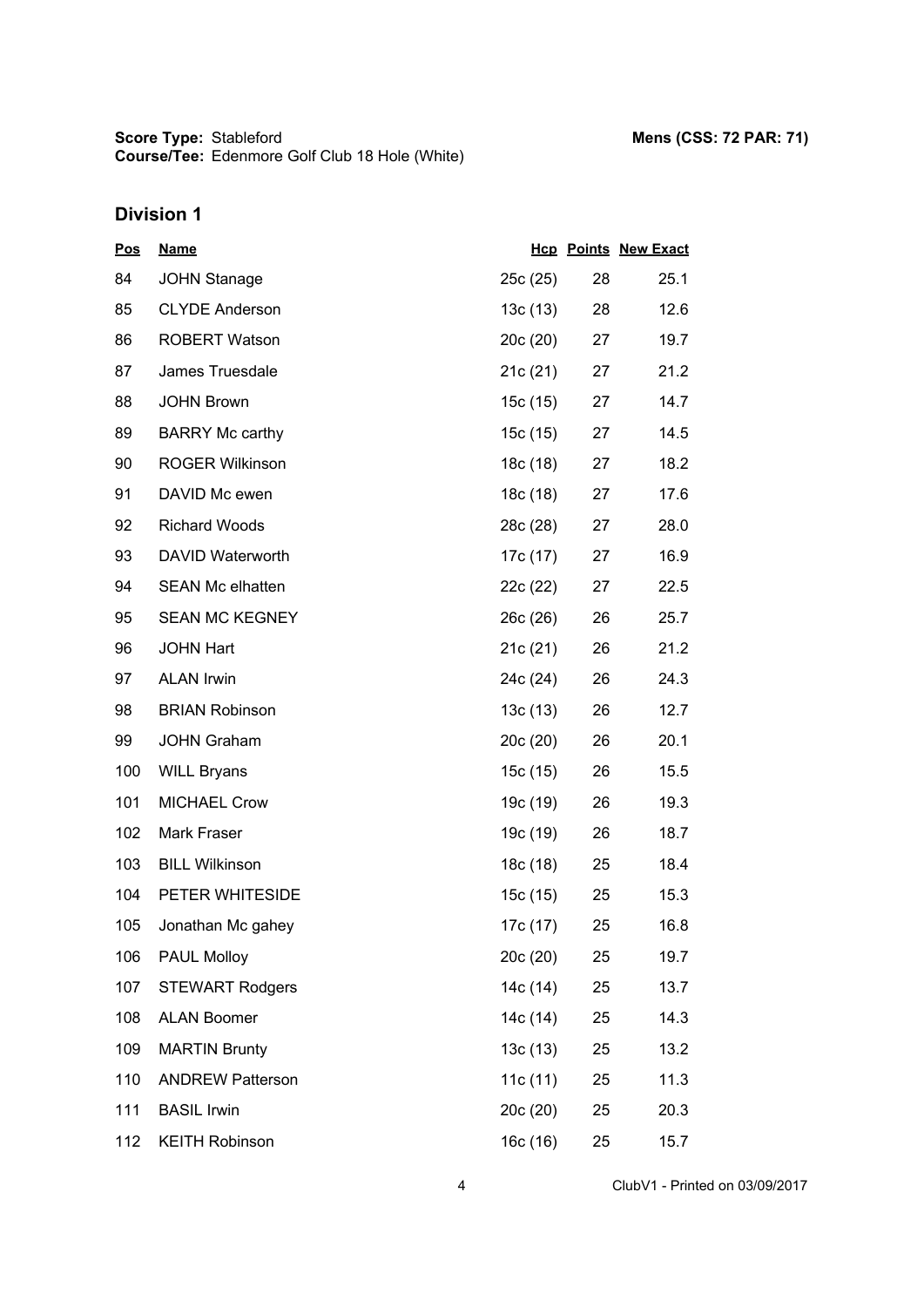| <u>Pos</u> | <b>Name</b>             |          |    | <b>Hcp Points New Exact</b> |
|------------|-------------------------|----------|----|-----------------------------|
| 113        | <b>RICHARD WARNE</b>    | 28c (28) | 24 | 28.0                        |
| 114        | <b>PAUL Patterson</b>   | 12c (12) | 24 | 12.2                        |
| 115        | <b>KEVIN Kelly</b>      | 26c (26) | 24 | 25.5                        |
| 116        | <b>Scott Best</b>       | 23c(23)  | 24 | 23.0                        |
| 117        | <b>PAUL Cassin</b>      | 16c (16) | 24 | 15.8                        |
| 118        | <b>STEPHEN Dunlop</b>   | 16c (16) | 24 | 16.0                        |
| 119        | Aled George             | 11c(11)  | 24 | 11.2                        |
| 120        | <b>STEPHEN Cummings</b> | 6c(6)    | 23 | 6.3                         |
| 121        | <b>WILLIAM Robinson</b> | 28c (28) | 23 | 27.8                        |
| 122        | <b>Steven Eyres</b>     | 5 $c(5)$ | 23 | 4.9                         |
| 123        | <b>WILLIAM Grant</b>    | 13c (13) | 23 | 12.8                        |
| 124        | <b>DAVID Perkins</b>    | 22c (22) | 23 | 21.6                        |
| 125        | Ian Hamilton            | 17c (17) | 23 | 16.6                        |
| 126        | <b>PHILLIP Steele</b>   | 22c (22) | 22 | 21.8                        |
| 127        | <b>JAMES Henning</b>    | 23c (23) | 22 | 22.9                        |
| 128        | <b>MICHAEL Rooney</b>   | 28c (28) | 22 | 28.0                        |
| 129        | <b>KEN Todd</b>         | 18c (18) | 21 | 18.5                        |
| 130        | <b>DAMIEN Mullan</b>    | 22c (22) | 21 | 21.9                        |
| 131        | <b>ANDREW Bennett</b>   | 18c (18) | 20 | 18.3                        |
| 132        | <b>GLEN Mc millan</b>   | 16c (16) | 19 | 15.7                        |
| 133        | <b>GEOFFREY Simpson</b> | 8c(8)    | 19 | 7.8                         |
| 134        | <b>ALAN Wigton</b>      | 28c (28) | 18 | 28.0                        |
| 135        | <b>STEPHEN Fletcher</b> | 21c(21)  | 18 | 21.2                        |
| 136        | <b>Greg McCormick</b>   | 11c(11)  | 18 | 11.4                        |
| 137        | <b>ROBERT Millar</b>    | 28c (28) | 18 | 28.0                        |
| 138        | Kieran Smyth            | 19c (19) | 18 | 19.0                        |
| 139        | <b>DAVID Temple</b>     | 18c (18) | 15 | 17.9                        |
| 140        | <b>BRYN Lister</b>      | 18c (18) | 15 | 18.5                        |
| 141        | <b>GERARD Delargy</b>   | 24c (24) | 14 | 24.2                        |